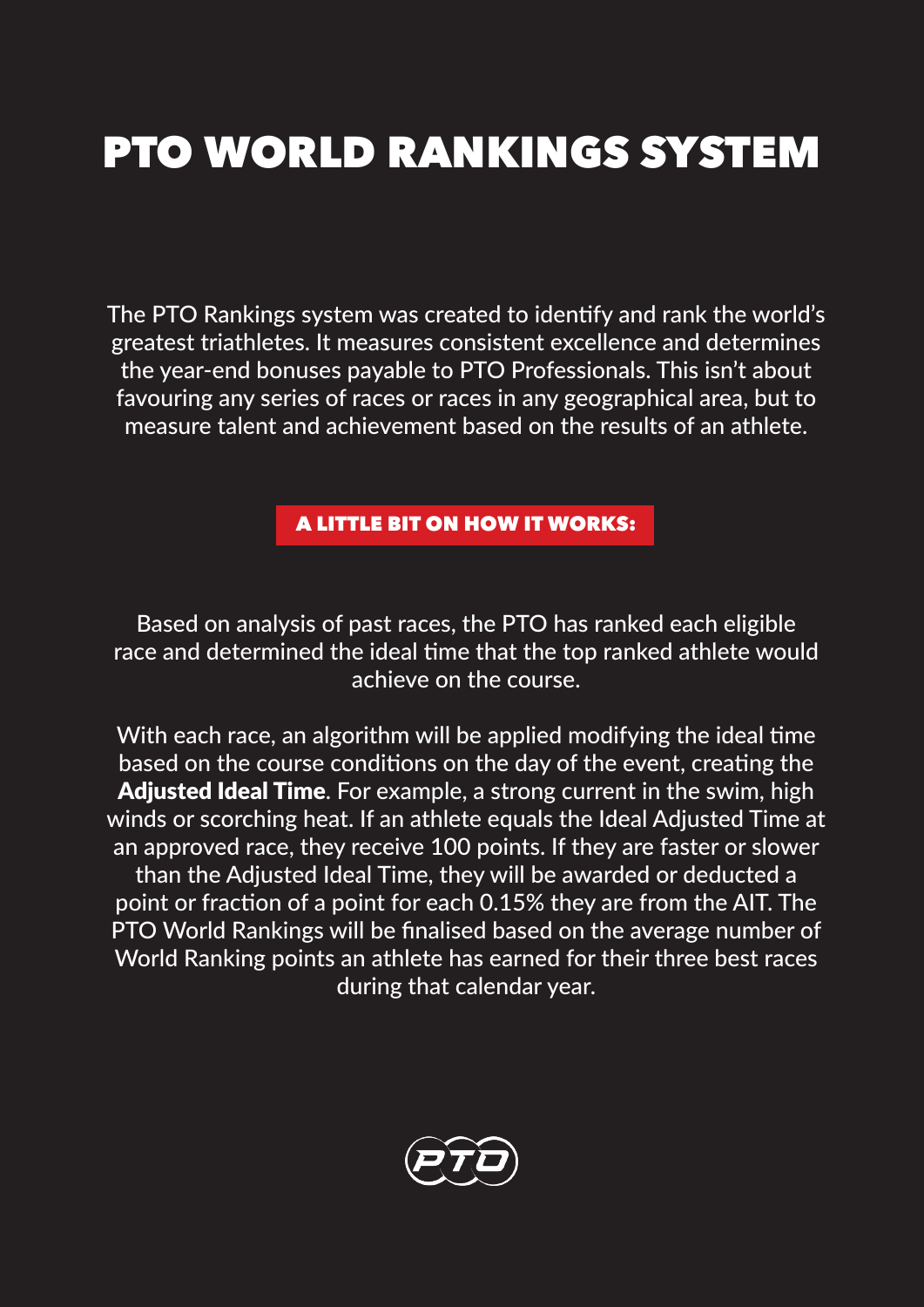## PTO WORLD RANKINGS SYSTEM

#### MINIMUM CRITERIA

- 1. Event must be longer than Olympic Distance
- 2. Event must be Non-Drafting
- 3. Event must have at least \$10,000usd prize money
- 4. Prize Money must be paid evenly between females and males (e.g. 5k each)
- 5. Event must have a Pro/Elite race category
- 6. Where possible, a 20m draft-rule must be implemented

#### PLEASE NOTE

- 1. Valid January 1st, 2021.
- 2. PTO reserves the right to change criteria at any time.
- 3. All Events should confirm eligibility and up-to-date criteria with the PTO prior to event.

### MARKETING GUIDELINES

- 1. Event description: PTO World Rankings Points Event
- 2. A PTO World Rankings Points Event is in no way directly supported by the PTO.
- 3. Marketing materials must not in any way infer that the PTO supports financially, promotionally, or otherwise, the event.
- 4. The above must be clear in any event promotion and marketing.

### For more information, please contact Dylan McNeice.

### Email: dylan.mcneice@protriathletes.org